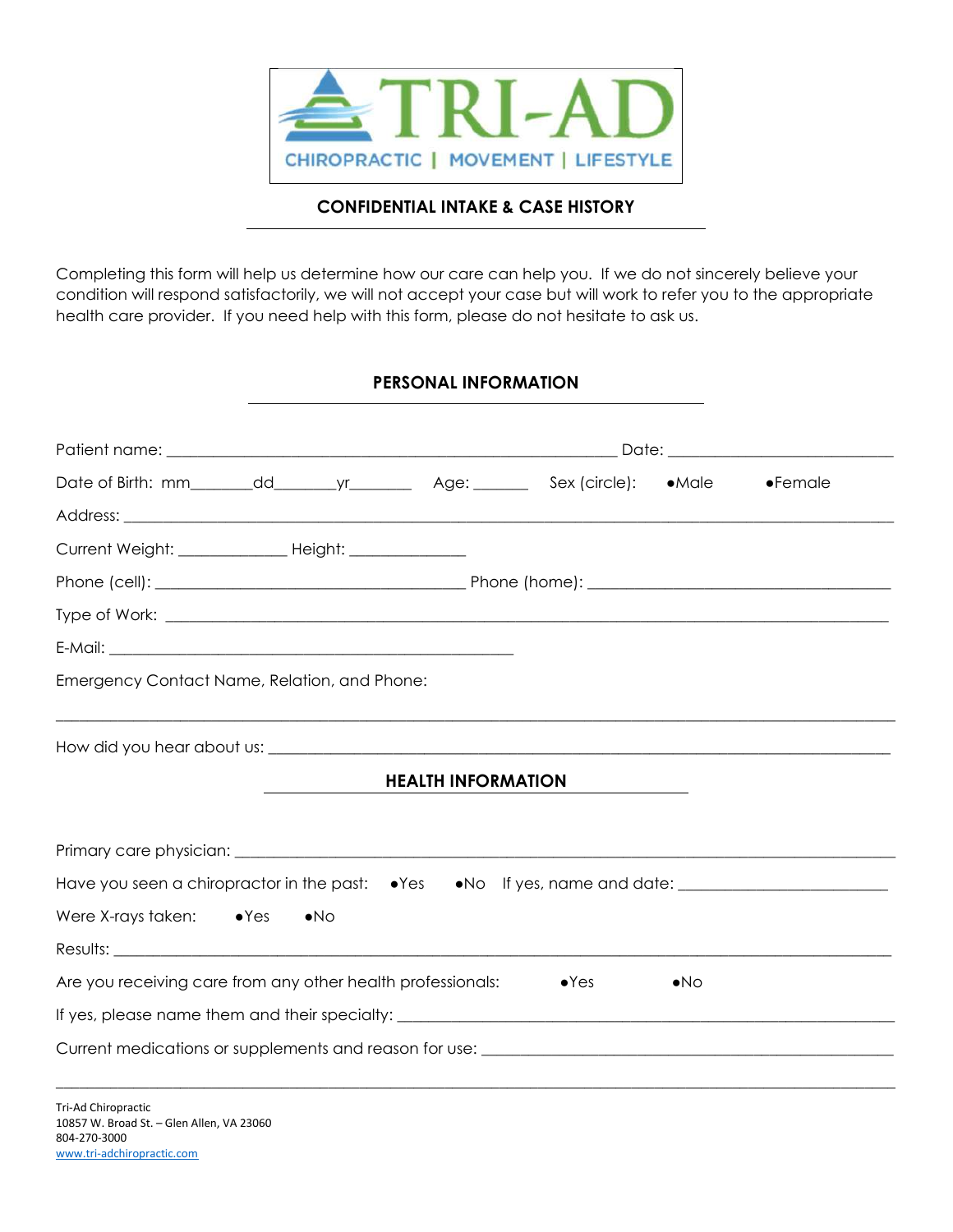| Circle all that you have had or currently have: |                             |                          |  |
|-------------------------------------------------|-----------------------------|--------------------------|--|
| <b>Acid Reflux</b>                              | High BP                     | Swollen Joints           |  |
| Autoimmune                                      | Hypoglycemia                | <b>Thyroid Condition</b> |  |
| Arthritis                                       | Kidney Infection            |                          |  |
| Cancer                                          | Loss of Memory              |                          |  |
| Chronic Back Pain                               | Loss of Balance             |                          |  |
| Chronic Neck Pain                               | Lumbago                     |                          |  |
| Cold Extremities                                | Migraine Headaches          |                          |  |
| Constipation                                    | Multiple Sclerosis          |                          |  |
| Cramps                                          | Pacemaker                   |                          |  |
| Depression                                      | Poor Posture                |                          |  |
| <b>Diabetes</b>                                 | <b>Prostate Problems</b>    |                          |  |
| Digestive Problems                              | Psoriasis                   |                          |  |
| <b>Dizziness</b>                                | <b>Rheumatoid Arthritis</b> |                          |  |
| Eye Pain Difficulties                           | Seizures                    |                          |  |
| Epilepsy                                        | Sciatica                    |                          |  |
| Fatigue                                         | Scoliosis                   |                          |  |
| Frequent Urination                              | Shortness of Breath         |                          |  |
| Gout                                            | Skin Sensitivity            |                          |  |
| Headache                                        | Spine Surgery               |                          |  |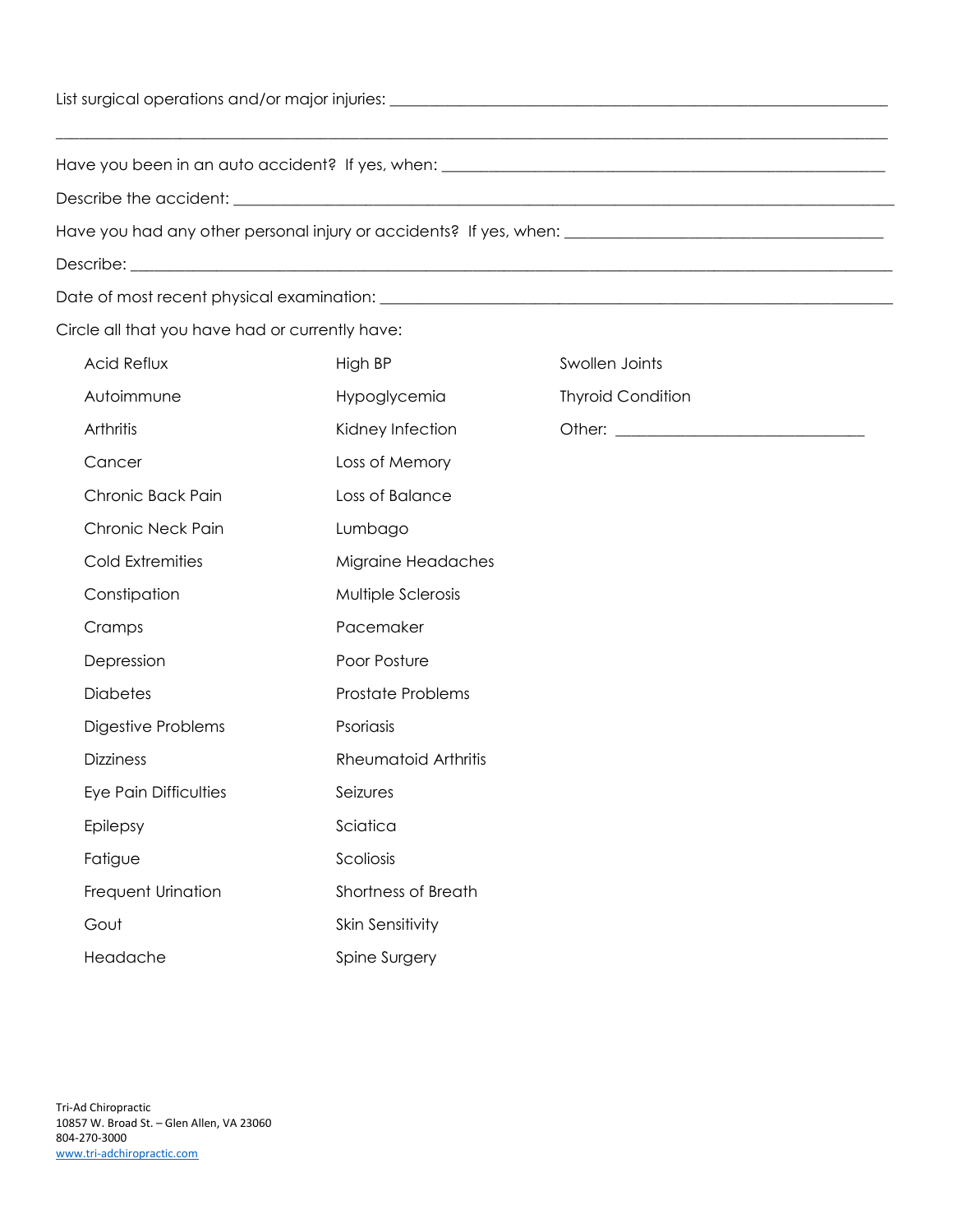|                                                                                                                | Do you Exercise: <u>example and the second contract of the second contract of the second contract of the second contract of the second contract of the second contract of the second contract of the second contract of the seco</u> |                            |                       |            |
|----------------------------------------------------------------------------------------------------------------|--------------------------------------------------------------------------------------------------------------------------------------------------------------------------------------------------------------------------------------|----------------------------|-----------------------|------------|
|                                                                                                                |                                                                                                                                                                                                                                      |                            |                       |            |
|                                                                                                                |                                                                                                                                                                                                                                      |                            |                       |            |
|                                                                                                                |                                                                                                                                                                                                                                      |                            |                       |            |
|                                                                                                                |                                                                                                                                                                                                                                      | <b>PREGNANCY</b>           |                       |            |
|                                                                                                                |                                                                                                                                                                                                                                      |                            |                       |            |
|                                                                                                                |                                                                                                                                                                                                                                      |                            |                       |            |
|                                                                                                                |                                                                                                                                                                                                                                      |                            |                       |            |
|                                                                                                                |                                                                                                                                                                                                                                      |                            |                       |            |
|                                                                                                                |                                                                                                                                                                                                                                      |                            |                       |            |
|                                                                                                                |                                                                                                                                                                                                                                      |                            |                       |            |
|                                                                                                                |                                                                                                                                                                                                                                      | <b>PRESENT COMPLAINT</b>   |                       |            |
|                                                                                                                |                                                                                                                                                                                                                                      |                            |                       |            |
|                                                                                                                |                                                                                                                                                                                                                                      |                            |                       |            |
|                                                                                                                |                                                                                                                                                                                                                                      |                            |                       |            |
|                                                                                                                | Does this concern affect (circle all that apply):                                                                                                                                                                                    |                            |                       |            |
| $\bullet$ sleep                                                                                                | • daily routine • work                                                                                                                                                                                                               | $\bullet$ other activities | • does not affect     |            |
|                                                                                                                |                                                                                                                                                                                                                                      |                            |                       |            |
|                                                                                                                | Have you had any past treatment for this complaint:                                                                                                                                                                                  | $\bullet$ Yes              | $\bullet$ No          |            |
|                                                                                                                |                                                                                                                                                                                                                                      |                            |                       |            |
|                                                                                                                |                                                                                                                                                                                                                                      |                            |                       |            |
|                                                                                                                |                                                                                                                                                                                                                                      |                            |                       |            |
|                                                                                                                | It began (circle the appropriate answer): •Suddenly • Gradually                                                                                                                                                                      |                            | $\bullet$ Post-injury |            |
|                                                                                                                |                                                                                                                                                                                                                                      |                            |                       |            |
|                                                                                                                | The condition is getting (circle all that apply):                                                                                                                                                                                    |                            |                       |            |
| $\bullet$ worse                                                                                                | $\bullet$ improving                                                                                                                                                                                                                  | $\bullet$ intermittent     | $\bullet$ constant    | • not sure |
|                                                                                                                |                                                                                                                                                                                                                                      |                            |                       |            |
|                                                                                                                |                                                                                                                                                                                                                                      |                            |                       |            |
| Tri-Ad Chiropractic<br>10857 W. Broad St. - Glen Allen, VA 23060<br>804-270-3000<br>www.tri-adchiropractic.com |                                                                                                                                                                                                                                      |                            |                       |            |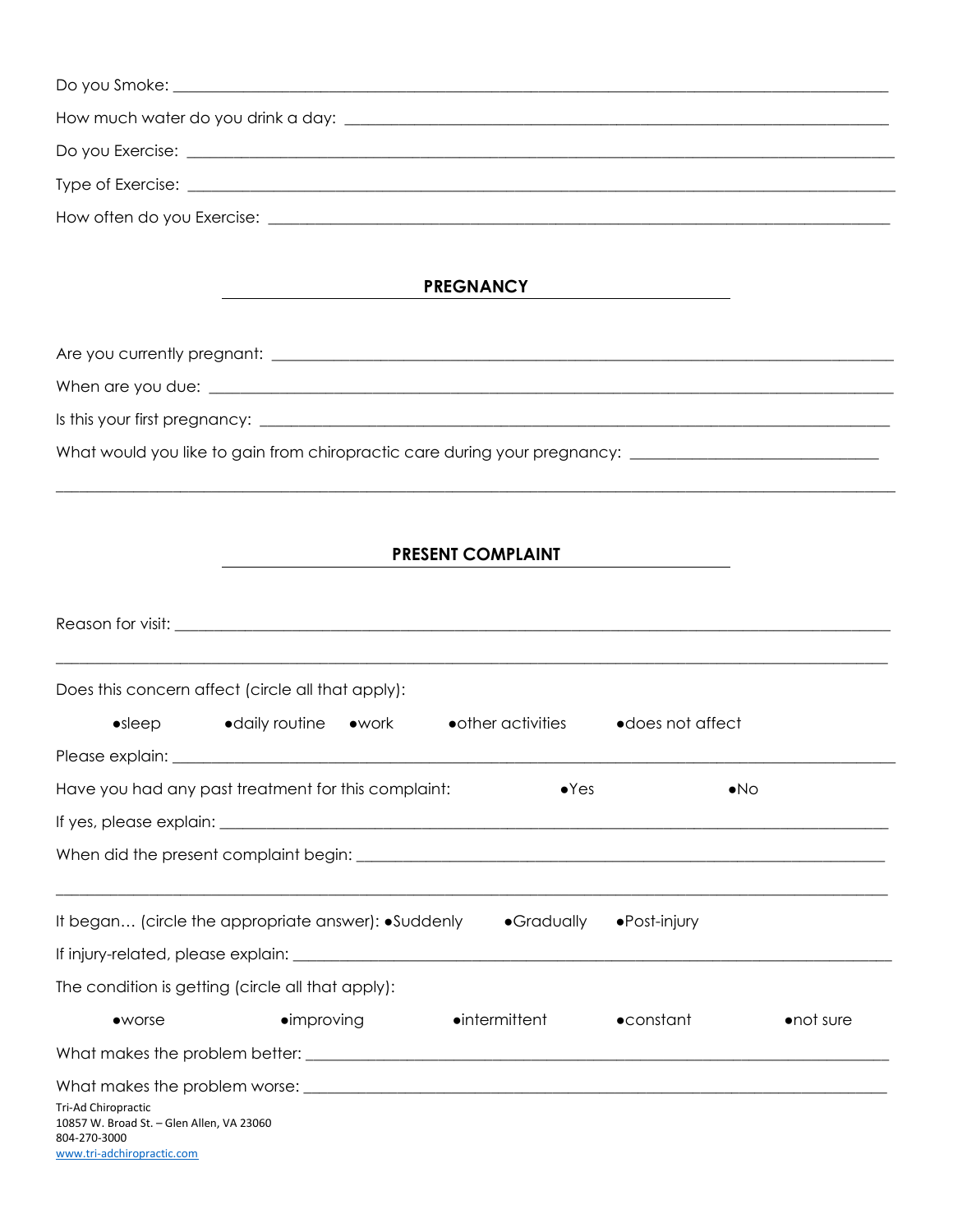| Have you ever had a similar condition:                    | $\bullet$ Yes                                       | $\bullet$ No                                                                                                          |                                   |
|-----------------------------------------------------------|-----------------------------------------------------|-----------------------------------------------------------------------------------------------------------------------|-----------------------------------|
|                                                           |                                                     |                                                                                                                       |                                   |
|                                                           |                                                     |                                                                                                                       |                                   |
|                                                           |                                                     |                                                                                                                       |                                   |
|                                                           | YOUR HEALTH GOALS                                   | <u> 1989 - Johann Harry Harry Harry Harry Harry Harry Harry Harry Harry Harry Harry Harry Harry Harry Harry Harry</u> |                                   |
| What are your top 3 goals in receiving chiropractic care? |                                                     |                                                                                                                       |                                   |
| What would you like to gain from Chiropractic care:       |                                                     |                                                                                                                       |                                   |
|                                                           | • Resolving existing condition • • Overall wellness |                                                                                                                       | $\bullet$ Both                    |
|                                                           | <b>INSURANCE &amp; PAYMENT FOR CARE</b>             |                                                                                                                       |                                   |
| How do you plan to pay for care?                          |                                                     |                                                                                                                       |                                   |
| _Personal Insurance _______________                       |                                                     | _Third – Party Insurance __________No Insurance, Self -Pay                                                            |                                   |
| <b>Primary Insurance</b>                                  |                                                     |                                                                                                                       |                                   |
| Insurance Name:                                           |                                                     |                                                                                                                       |                                   |
| Phone:                                                    |                                                     | (located on the back of the card)                                                                                     |                                   |
| Member ID/Policy #:                                       |                                                     |                                                                                                                       |                                   |
| <b>Secondary Insurance</b>                                |                                                     |                                                                                                                       |                                   |
| Insurance Name:                                           |                                                     |                                                                                                                       |                                   |
| Phone:                                                    |                                                     |                                                                                                                       | (located on the back of the card) |
| Member ID/Policy #:                                       |                                                     |                                                                                                                       |                                   |